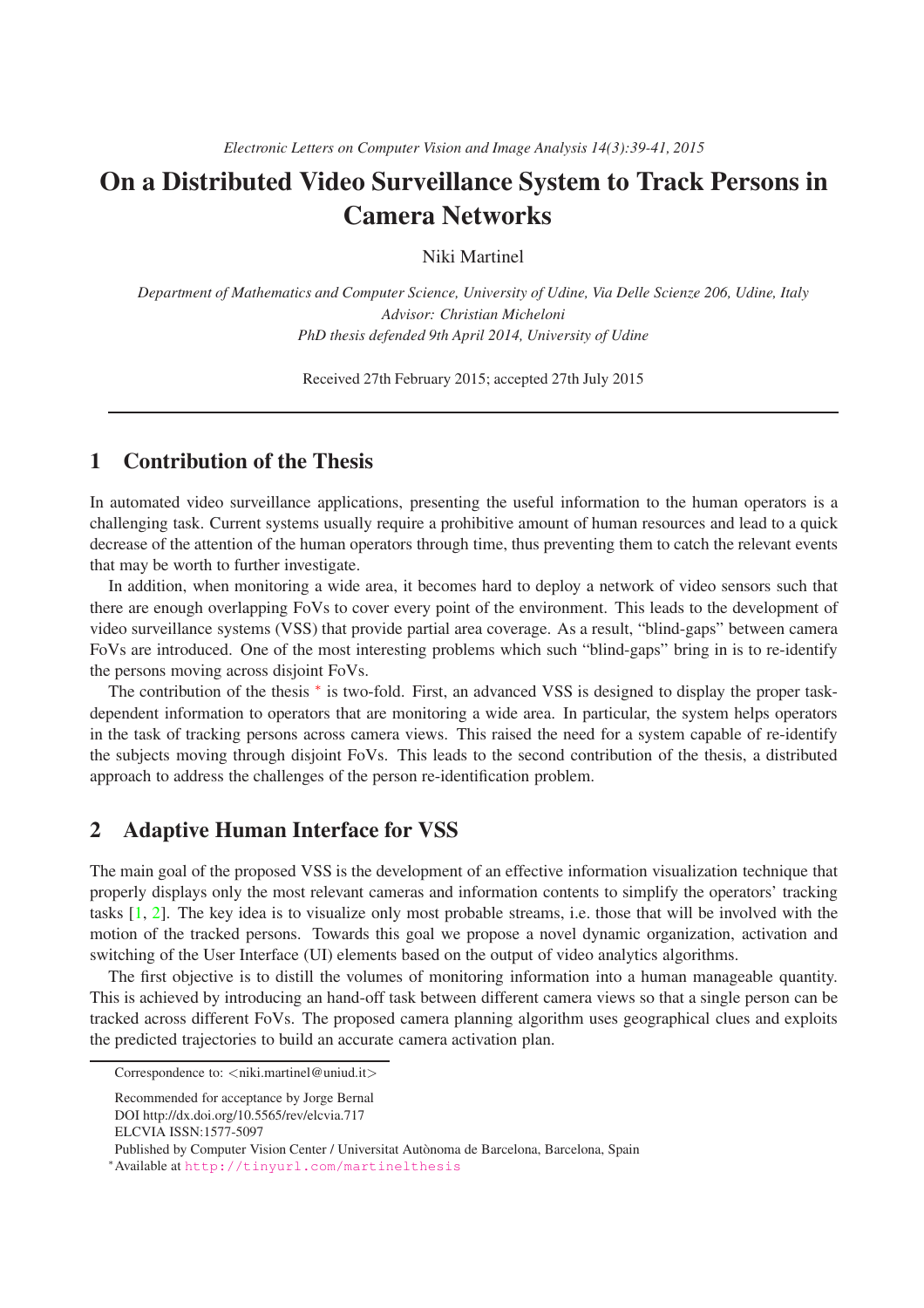The next and final objective is to present the filtered visual information to the operators such that they can take appropriate decisions in a limited amount of time. This is achieved by first exploiting the activation plan and tracking data such that only the proper streams are selected. Then, the selected video streams are displayed through a novel UI that allows the operators to focus only on a single view without requiring them to switch between monitors as well as UI elements. A map representation that exploits the *detail plus overview* technique is also introduced to make the task of inspecting the whole are less tough.

#### 3 Distributed Person Re-Identification

In the adaptive human interface for VSS the main goal is to support surveillance operators in the task of tracking persons moving within the monitored environment. However, as a target exits a camera FoV it should be reidentified when it enters a different one, so as the task of tracking targets across camera FoV can be tackled. To address such re-identification problem, three main approaches are investigated. A distributed framework is also introduced to deal with the large amount of data that has to be shared across the whole network and which often saturates the communication and processing resources.

In the first approach, the re-identification is attacked by means of a discriminative signature based method  $[3, 3]$ [4,](#page-2-2) [5,](#page-2-3) [6\]](#page-2-4). Given an image, the person body parts are detected using camera specific learned models, then local and global features are adopted to create a discriminative person signature. The signatures of two persons are matched using a weighted combination between local and global feature distances. While this method is effective for images that have similar appearance, it is not capable of dealing with the transformation of features that occur between disjoint cameras.

To tackle this issue, in the second approach, the nature of such transformation is investigated [\[7\]](#page-2-5). First, histogram-like features are extracted from local dense patches of the image. Then, for each feature extracted from two given images acquired by disjoint cameras, their transformation is captured by exploiting the principles of Dynamic Time Warping. The set of all such possible transformations form a function space. In such a function space, there are feasible and infeasible transformations. Feasible transformations are the ones that occur between features extracted from image pairs of the same person, infeasible transformations are the ones between features extracted from image pairs of different persons. The re-identification is carried out by learning the decision boundary that separates the feasible and infeasible transformations in the function space. A person is re-identified by classifying the transformation between image pairs as feasible or infeasible. This method strongly outperforms the previously proposed one when large color and illumination variations are present, however, due to the very high dimensionality of the function space it is computationally expensive.

To reduce such computational costs a tractable solution that can be later extended to perform the re-identification over the whole network is introduced  $[8, 9, 10, 11]$  $[8, 9, 10, 11]$  $[8, 9, 10, 11]$  $[8, 9, 10, 11]$  $[8, 9, 10, 11]$  $[8, 9, 10, 11]$ . The idea is that as the features get transformed across cameras so are the differences between them. Thus, the distances between image features are exploited as new image pairs representations. This results in a much smaller space where the decision boundary separating the set of positive pairs (the two images are from the same person) and the set of negative pairs (the two images are from different persons) can be learnt. While being simple yet effective, this method still considers the re-identification as a camera pair process.

To consider the re-identification as a network process, a distributed framework is proposed [\[12\]](#page-2-10). The distributed network re-identification is achieved by first introducing a camera matching cost measure. Then, a derivation of the Distance Vector (DV) routing algorithm is adopted to route signatures to a specific subset of cameras in a priority fashion. Using an update rule similar to the one proposed by the original DV routing algorithm the network is capable of adapting through time.

### <span id="page-1-0"></span>References

[1] N. Martinel, C. Micheloni, and C. Piciarelli, "Pre-Emptive camera activation for Video Surveillance HCI," in *ICIAP*, 2011.